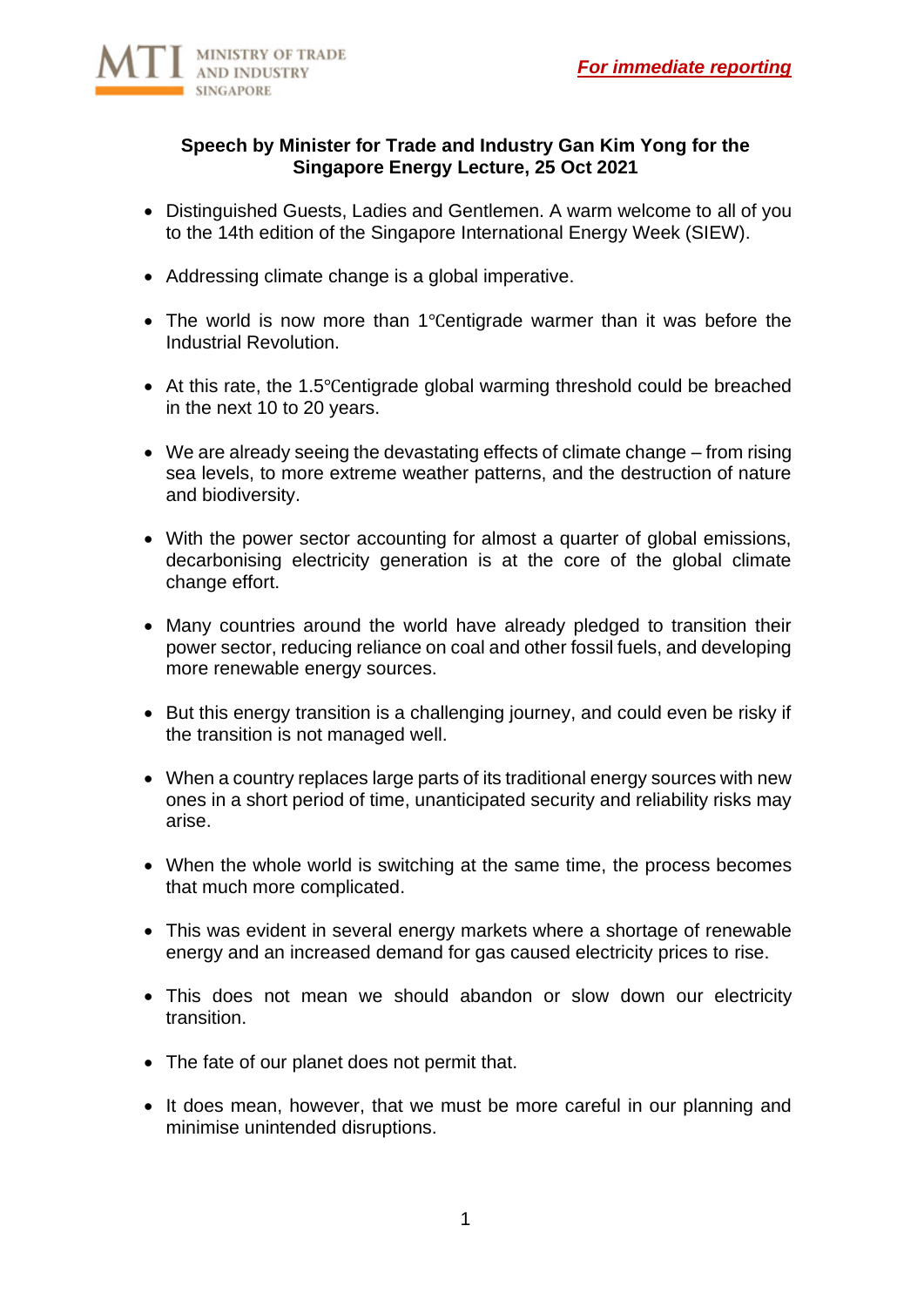

- As Warren Buffet said, provide a greater "margin for error". I will elaborate on this when I speak about Singapore's plans.
- As a small island city-state, climate change poses an asymmetric challenge for Singapore.
- Even though Singapore contributes only 0.1% of global greenhouse gas emissions, the totality of global emissions affects us greatly.
- We are starting to see more extreme weather, such as unusually heavy rainfall and hotter dry spells.
- Singapore is therefore very invested in the success of the global energy transition and is committed to playing our part to combat climate change.
- Earlier this year, we launched the Singapore Green Plan 2030, our national roadmap towards sustainable development and net-zero emissions.
- A key pillar is the Energy Reset, which outlines our approach to decarbonise the energy sector.

### **Singapore's Challenge**

- With limited indigenous renewable resources, the energy transition will be especially challenging for Singapore.
- Many of the options available to other countries are not available to us.
- We have little wind, hydro or tidal power. Solar is our most viable form of renewable energy, but we have heavy cloud cover and limited land available to harness solar energy.
- Despite these constraints, we have continued to push the boundaries to reduce the power sector's carbon footprint.
- First, we have put in place measures to enhance the energy efficiency of existing power generation plants.
- Currently, about 95% of our electricity is generated using natural gas, the cleanest fossil fuel to date.
- Even as we ramp up various sources of renewable energy, natural gas will still remain an important source of energy for us over the next few decades.
- To reduce the carbon footprint of electricity generation, we provide grants to support our power generation companies in adopting more energy- and carbon-efficient technologies.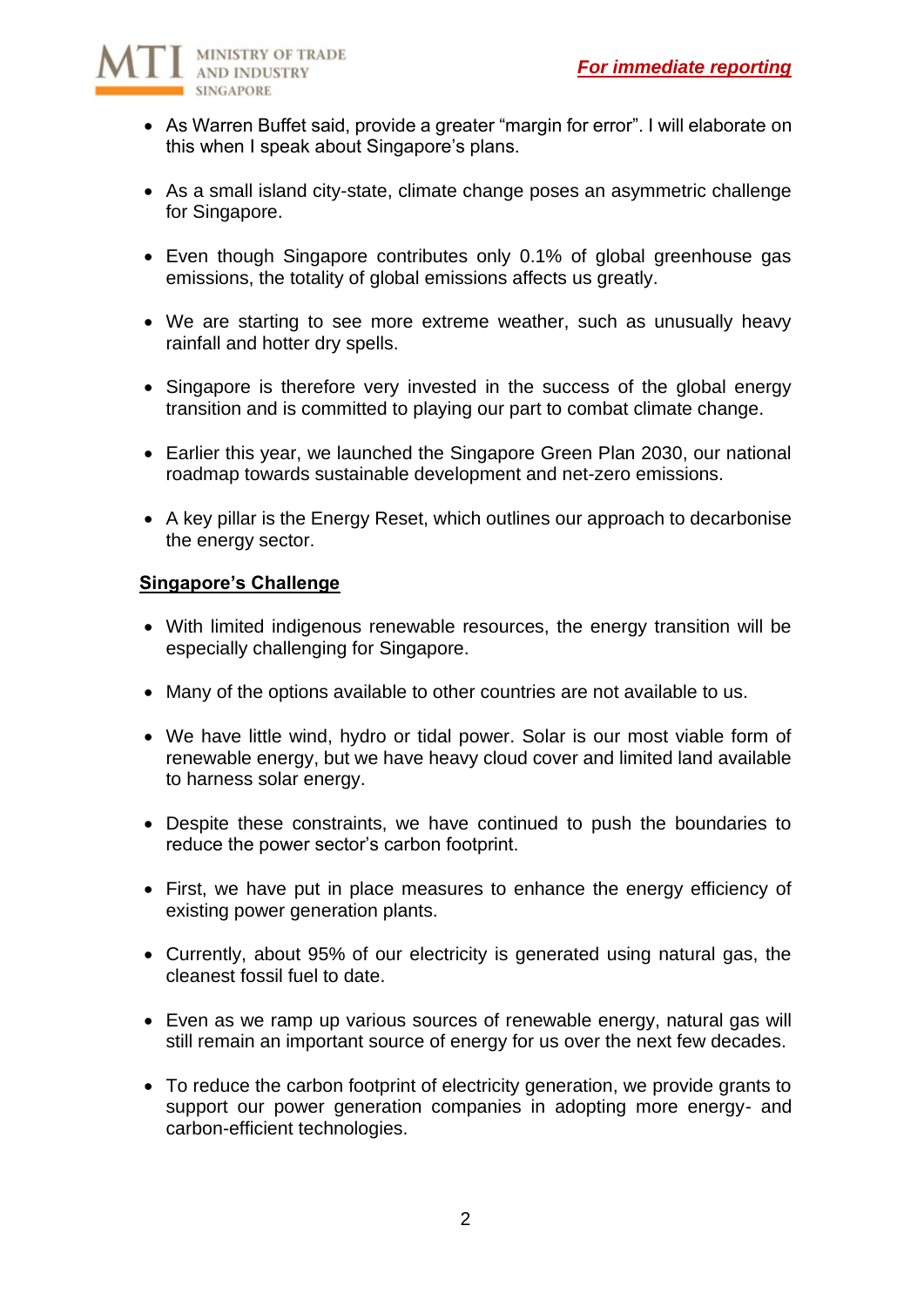

- We are also moving legislation to empower EMA to impose emission standards on our generation companies. We will be consulting the industry further on the specific standards.
- Second, we are finding creative ways to harvest more solar energy.
- For example, earlier this year, we launched one of the world's largest inland floating solar farms at our Tengeh Reservoir.
- We are also trialling the use of vertical solar panels which can be installed on external walls of buildings.
- These solutions help us to overcome our land constraints, making us one of the most solar dense cities in the world.
- Despite COVID-19, we have continued to press on with our solar deployment efforts and are on track to quadruple our solar panel deployment and achieve our target of at least 2 giga-watt peak of installed capacity by 2030.
- We will not stop here. We are reviewing our plans to further accelerate solar deployment.
- But these efforts alone are not sufficient.
- Increasing the energy efficiency of our natural gas power plants can, at best, reduce carbon emissions by about 10%.
- Even if we maximise all available space in Singapore for solar deployment, and accounting for efficiency improvements, we would still not be able to generate enough power to keep the lights on with solar energy alone.
- Meaningful abatement can only come through tapping on low-carbon energy beyond our shores, and by developing the use of low-carbon alternatives such as hydrogen in the long term.

### **Regional power grid will be a key needle-mover**

- Importing low-carbon energy will be a key needle mover in Singapore's energy transition in the near to medium term.
- Even though Singapore is resource constrained, we lie in a region with abundant renewable energy resources.
- EMA has been studying the option of electricity imports for several years. A significant portion of our electricity can be imported safely and reliably if we have adequate safeguards in place.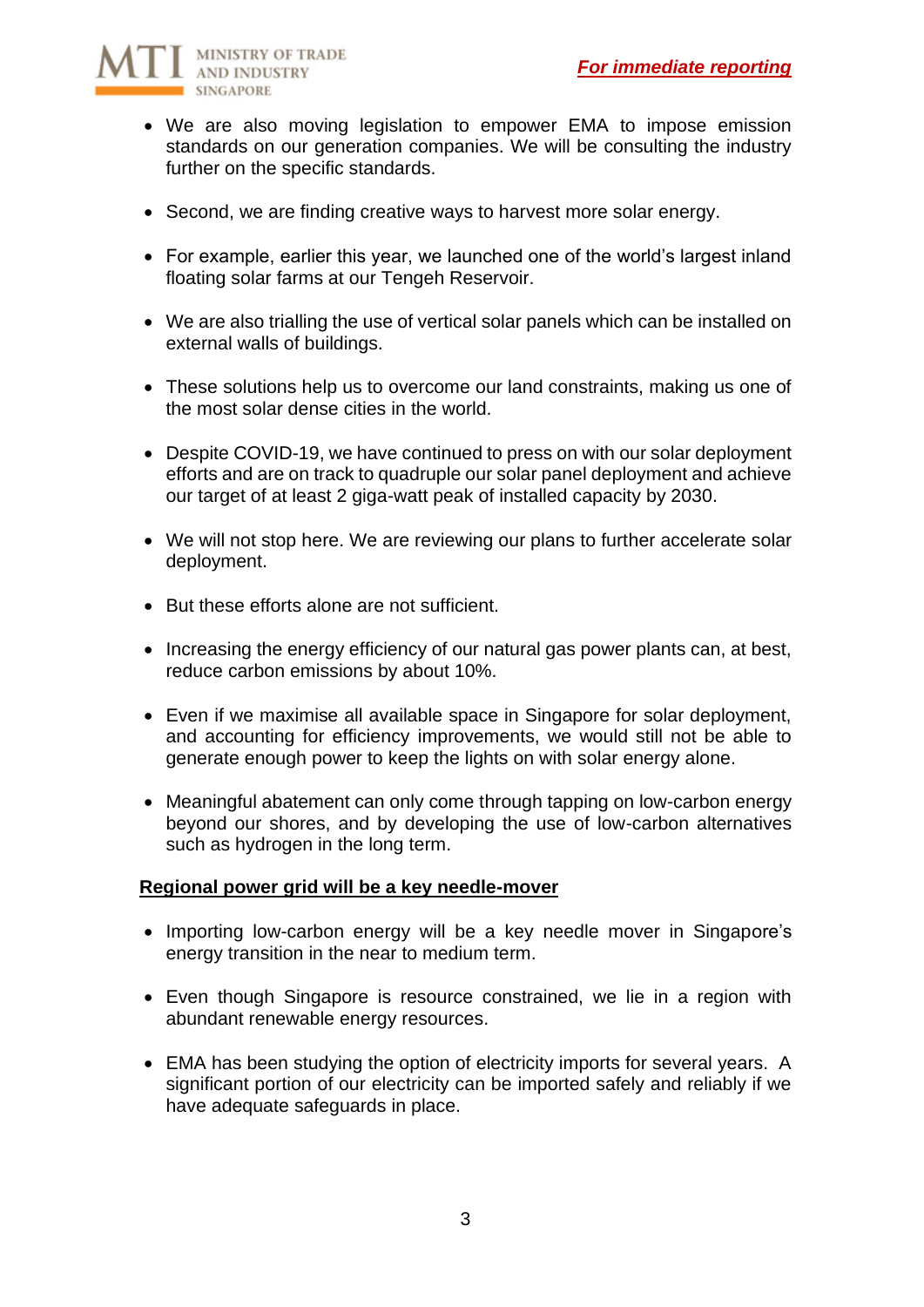

- Today, most of our energy depends on supplies which are imported anyway. Instead of importing all of it in molecules, we will import some of it as electrons.
- The technology for importing electricity, even over long distances and across seas, is mature and well-established.
- Subsea electricity transmission technology is not new. In fact, it has already been widely adopted in Europe, UK and other Nordic countries for decades. There are numerous new electricity import projects being developed around the world even as we speak.
- I'm pleased to announce that Singapore plans to import up to 4 gigawatts (GW) of electricity by 2035. This will constitute around 30%, or about onethird, of Singapore's electricity supply. EMA will announce the details shortly.
- We will start with trials to iron out the technical and regulatory issues associated with cross border power trading. These include the trial to import 100 megawatts (MW) of electricity from Peninsular Malaysia as well as a pilot to import 100MW of solar-generated electricity from Pulau Bulan, Indonesia.
- These trials allow us to learn and improve our system and processes as we increase our imports.
- We will also import different types of low-carbon energy from different parts of the world to diversify our sources and enhance energy security. This is similar to our current approach of diversified natural gas sources.
- We will provide sufficient backups. Besides energy storage systems for shortterm disruptions, we will also deploy some of the retiring combined-cycle gas turbines as backups in the event of a longer-term disruption.
- We will be conducting Requests for Proposal (RFP) for these electricity imports, to ensure that we get the best offers.
- The transition to renewable energy, including imported electricity may not mean cheaper electricity.
- While the cost of generation may be lower, the costs of transmission and backup, as well as necessary grid enhancements will add to overall costs. This is an inevitable but necessary trade-off in the energy transition.
- Beyond the bilateral imports, we hope that one day we will also have an ASEAN power grid.
- I am pleased that we are making steady progress in this regard.
- Last month, the Energy Ministers of Laos, Thailand, Malaysia, and Singapore came together to reaffirm our commitment to commence the Lao PDR-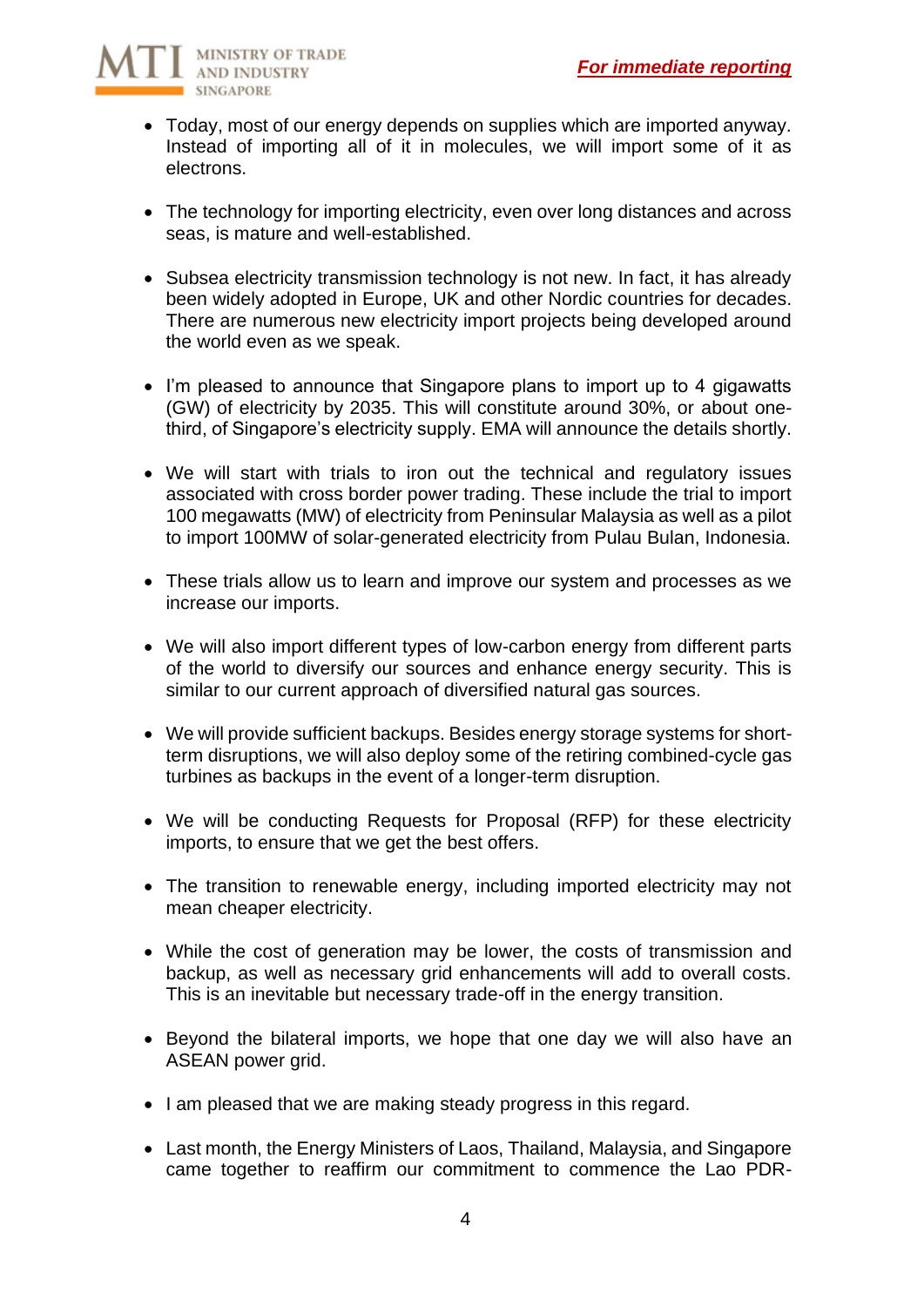

Thailand-Malaysia-Singapore Power Integration Project (LTMS-PIP) in 2022. The state utility company of Lao PDR, Electricite du Laos (EDL), and Keppel Electric also announced their partnership to import up to 100MW of hydropower into Singapore.

- This is an important milestone in our long-term vision of creating an ASEAN Power Grid.
- The advantages of developing the regional power grid are clear:
- First, it can help to open new markets for resource rich countries to sell more than what they need, while providing resource scarce countries access to low-carbon energy;
- Second, it can help to drive investments in low-carbon projects, especially in areas where demand for renewable energy has not yet caught up with the potential supply. This helps to accelerate the development of renewable energy in the region; and
- Finally, with an integrated regional power grid, countries benefit from enhanced electricity security and resilience. Grid operators across borders can share their energy reserves. This helps to improve overall efficiency and energy security. For example, the existing interconnector between Singapore and Malaysia provides mutual support should either side face power system issues.

### **Exploring new energy solutions**

- Electricity imports play an important role in our energy transition. But we cannot rely on them alone to decarbonise our electricity.
- We will also need to explore new energy solutions, to meet both our longterm energy needs and low-emissions target. In this, we adopt a technology neutral approach.
- We scan the world for the most promising solutions, and work with various parties – public and private – to develop and trial them here.
- Let me cite the example of hydrogen.
- Today, carbon intensive hydrogen is primarily used in industry for processes such as oil refining, and production of fertiliser.
- With technological advancements and as the cost of low-carbon hydrogen drops, we can unlock more uses for hydrogen.
- For example, turbine manufacturers are developing gas turbines that can burn pure hydrogen for electricity generation – a process that produces no carbon emissions at all.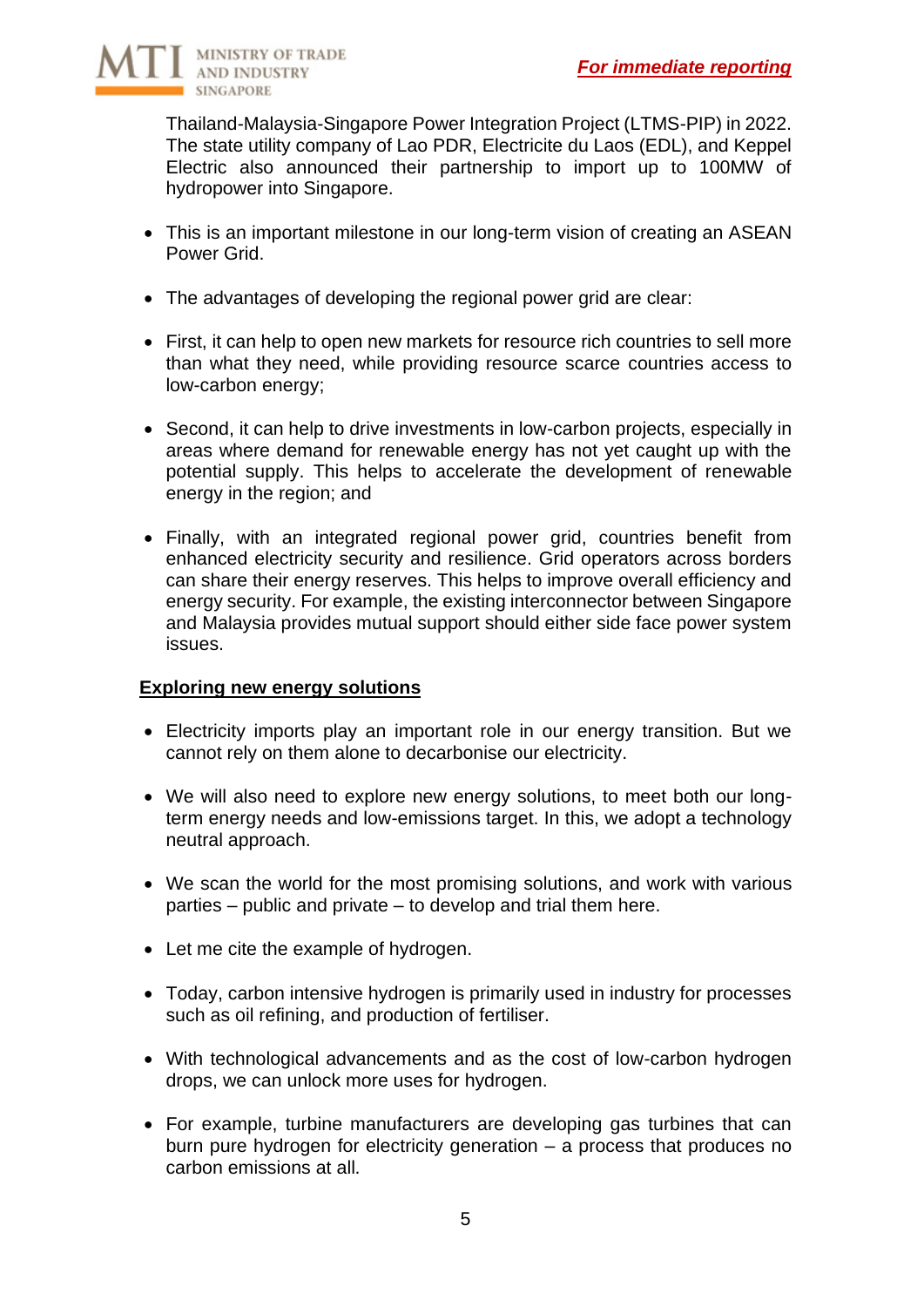

- Using such hydrogen gas turbines would lead to a significant reduction in carbon emissions in our energy mix.
- Low-carbon Hydrogen has the potential to be a game-changer for Singapore's energy transition. For it to be deployed meaningfully, especially for the power sector, there are three major challenges that we must first overcome:
- First, global supply chains for hydrogen need to be established;
- Second, infrastructure for hydrogen import, storage, distribution, and end-use need to be put in place; and
- Third, the costs of hydrogen transport, storage and use will need to be competitive, for widespread adoption.
- The Government is investing resources to understand the potential for hydrogen deployment in Singapore and overcome the barriers to adoption.
- We will be awarding \$55 million to research projects that are focused on improving the technical and economic feasibility of low-carbon technologies, particularly on hydrogen and carbon capture, utilisation and storage (CCUS), to enable local deployment in future.
- We have increased the funding amount, up from the \$49 million set aside last year, in response to the many good proposals that we had received.
- EMA is also working with the industry to explore trialling the use of Hydrogen Enriched Natural Gas (HENG) as a fuel at existing power plants, as well as trialling the import of low-carbon hydrogen.
- If successful, we will have another alternative to reduce the carbon footprint of our power sector, even as we explore and await the possibility of deploying gas turbines that can burn pure hydrogen for electricity generation.

# **The Energy Transition is a Collective Effort**

- Our two main thrusts for decarbonising our electricity generation share a common feature: they both rely on Singapore working with parties overseas.
- In fact, **energy transition is a collective regional and global effort**.
- It is only when the international community comes together to ensure access to renewable energy resources, financing and decarbonisation technologies, will we be able to reduce the power sector's emissions and slow down the effects of climate change.